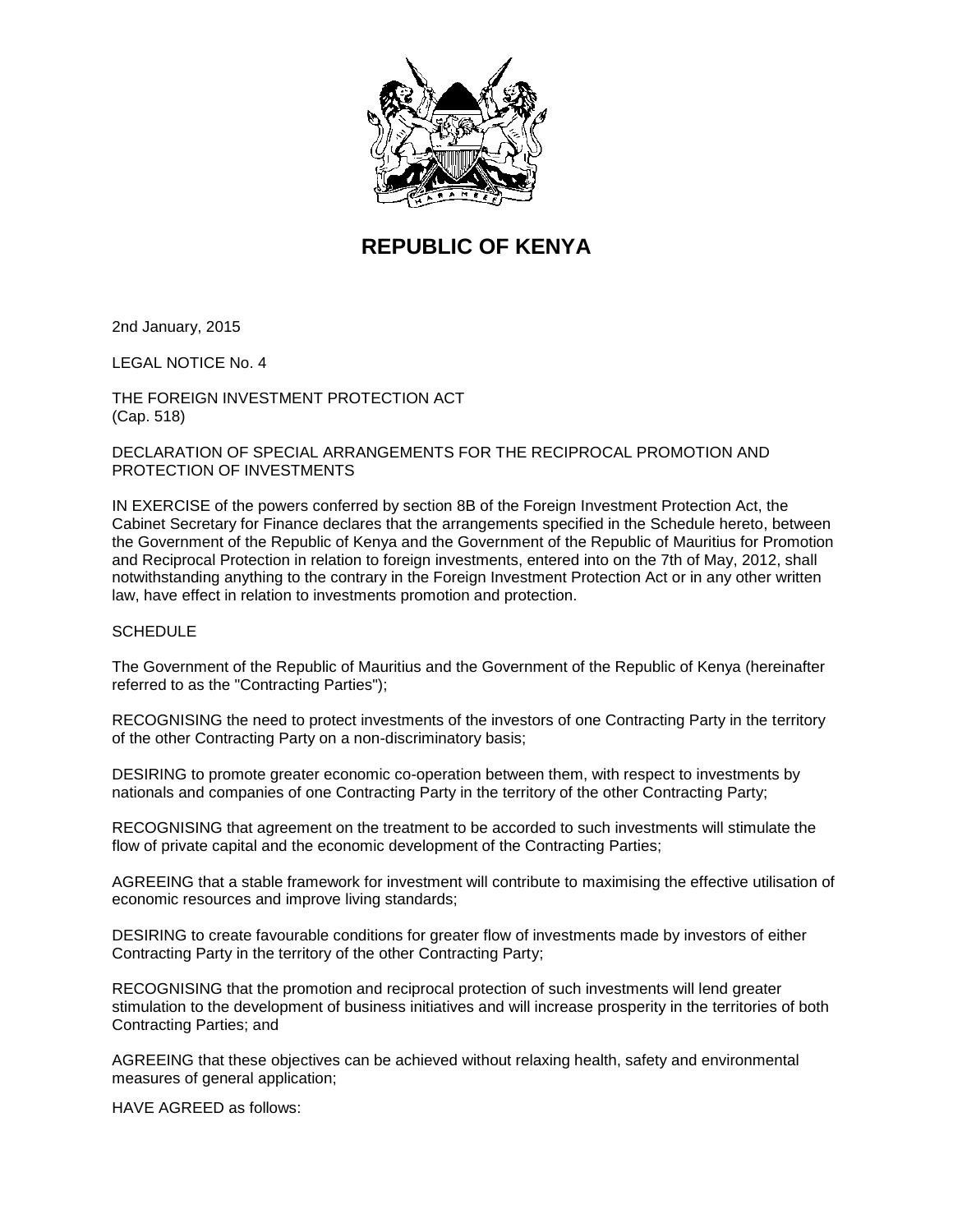#### **Article I Definitions**

(1) In this Agreement,

(a) "investment" means every kind of asset invested in accordance with the relevant laws and regulations of the Contracting Party in whose territory the respective business undertaking is made, and in particular, though not exclusively, includes:

(i) movable and immovable property as well as other similar rights in rem such as mortgages, liens or pledges;

(ii) shares, debentures and any other form of participation in a company or business enterprise;

(iii) claims to money, or to any performance under contract having an economic value;

(iv) industrial and intellectual property rights, in particular copyrights, patents, utility-model patents, designs, trademarks, trade-names, technical processes, know-how and goodwill;

(v) concession rights or permits having an economic value conferred in accordance with the law or under contract, including concessions to search for, cultivate, extract or exploit natural resources;

(vi) invested or re-invested returns;

(b) "return" means the amount yielded by an investment and in particular, though not exclusively, profit, interest, capital gains, dividends, royalties, fees and payments-in-kind related to the investments;

(c) "investor" means in respect to either Contracting Party:

(i) a "national", that is a natural person deriving his or her status as a national of that Contracting Party from the relevant law of that Contracting Party; and

(ii) a "company", that is a legal person, such as a corporation, firm or association, incorporated or constituted in accordance with the law of that Contracting Party;

(d) "territory" means-

(i) in the case of the Republic of Mauritius-

(a) all the territories and islands which, in accordance with the laws of Mauritius constitute the State of Mauritius;

(b) the territorial sea of Mauritius; and

(c) any area outside the territorial sea of Mauritius which in accordance with international law has been or may hereafter be designated, under the laws of Mauritius, as an area, including the Continental Shelf, within which the rights of Mauritius with respect to the sea, the sea-bed and sub-soil and their natural resources may be exercised;

(ii) in the case of the Republic of Kenya, all territory of Kenya in state boundaries, including internal and territorial waters and also special economic zone and continental shelf, and all installations erected thereon as defined in the Continental Shelf Act, over which Kenya exercises its sovereign rights for the purpose of exploiting natural resources of the seabed, its subsoil and the superjacent waters, in accordance with international law;

(2) Any change in the form in which assets are or have been invested does not affect their character as investments as defined in this Agreement.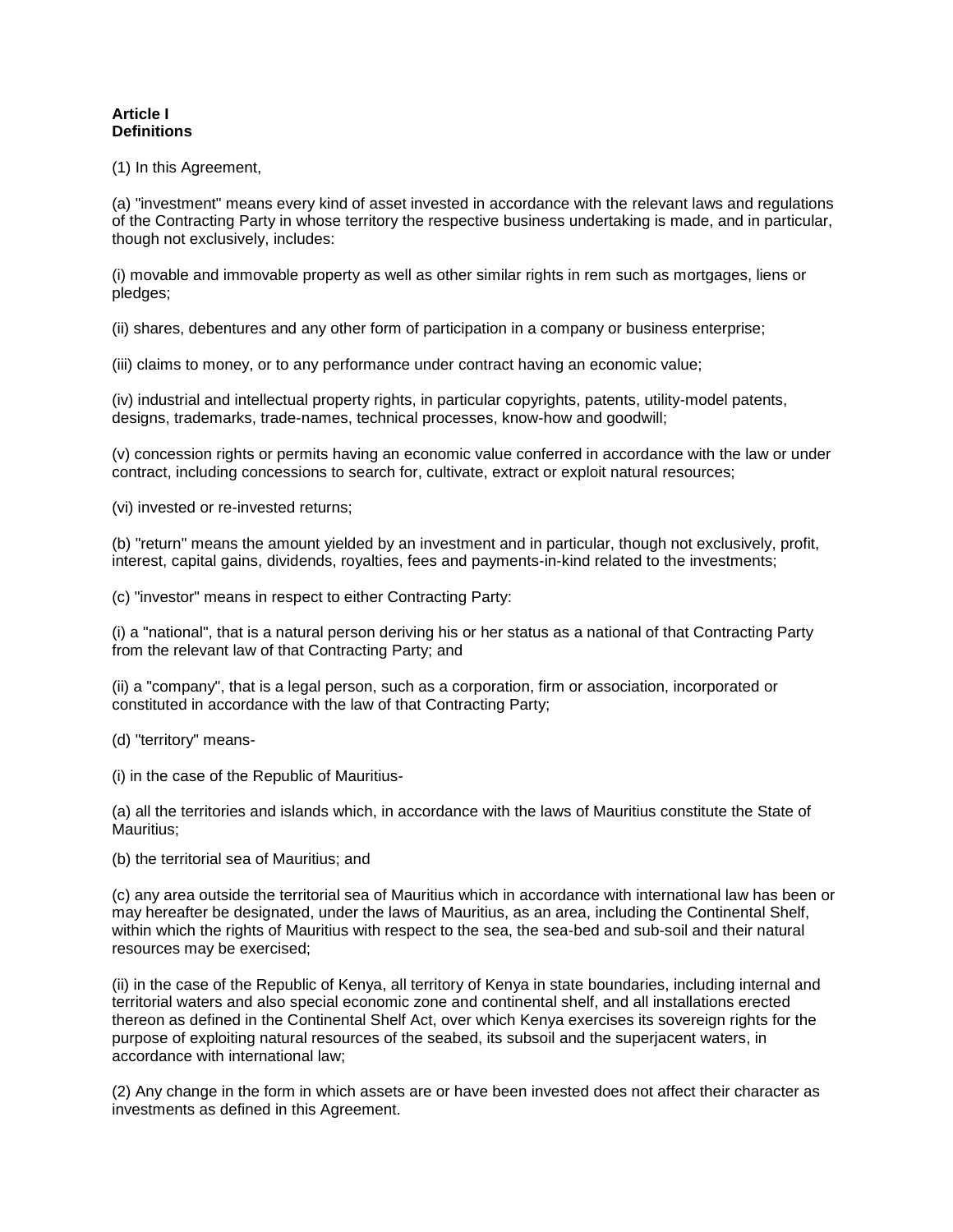## **Article 2 Scope of The Agreement**

This Agreement shall only apply to investments made by investors of either Contracting Party in the territory of the other Contracting Party in conformity with the host Contracting Party's laws.

## **Article 3**

## **Promotion and Protection of Investments**

(1) Each Contracting Party shall promote and encourage the making of investments in its territory by investors of the other Contracting Party, and, subject to compliance with the provisions of its laws and regulations, shall admit such investments.

(2) Each Contracting Party shall use its best endeavours to grant, in accordance with its laws, the necessary permits, clearances and licences required for the carrying out of such investments and, whenever necessary, provide the required facilitation.

(3) Each Contracting Party shall endeavour to encourage the use of local human and material resources for the promotion of investments in its territory.

#### **Article 4 Treatment of Investments**

(1) Investments and returns of investors of either Contracting Party shall at all times be accorded fair and equitable treatment in the territory of the other Contracting Party. Neither Contracting Party shall in any way impair by unreasonable nor discriminatory measures the management, maintenance, use, enjoyment or disposal of investments in its territory by investors of the other Contracting Party.

(2) Each Contracting Party shall accord to investors of the other Contracting Party and to their investments, a treatment no less favourable than the treatment it accords to its own investors and their investments with respect to the acquisition, expansion, operation, management, maintenance, use, enjoyment and sale or other disposal of investments.

(3) Each Contracting Party shall in its territory accord to investors and to investments and returns of investors of the other Contracting Party treatment no less favourable than that which it accords to investments and returns of investors of any third State.

(4) The provisions of paragraphs (2) and (3) shall not be construed so as to oblige either Contracting Party to extend to the investors of the other Contracting Party the benefit of any treatment, preference or privilege resulting from:

(a) any customs union, free trade area, common market or any similar international agreement or interim arrangement leading up to such customs union, free trade area, or common market of which either of the Contracting Parties is a member;

(b) any international agreement or arrangement relating wholly or mainly to taxation or any domestic legislation relating wholly or mainly to taxation;

(c) special advantages to foreign development finance institutions operating in the territory of either Contracting Party for the exclusive purpose of development assistance through mainly nonprofit activities;

(5) Each Contracting Party may, in accordance with its laws and regulations, grant incentives, treatment, preferences or privileges through special policies or measures to its own investors only for the purpose of promoting small and medium sized enterprises and infant industries in its territory, subject to the condition that these shall not significantly affect the investments and activities of the investors of the other Contracting Party.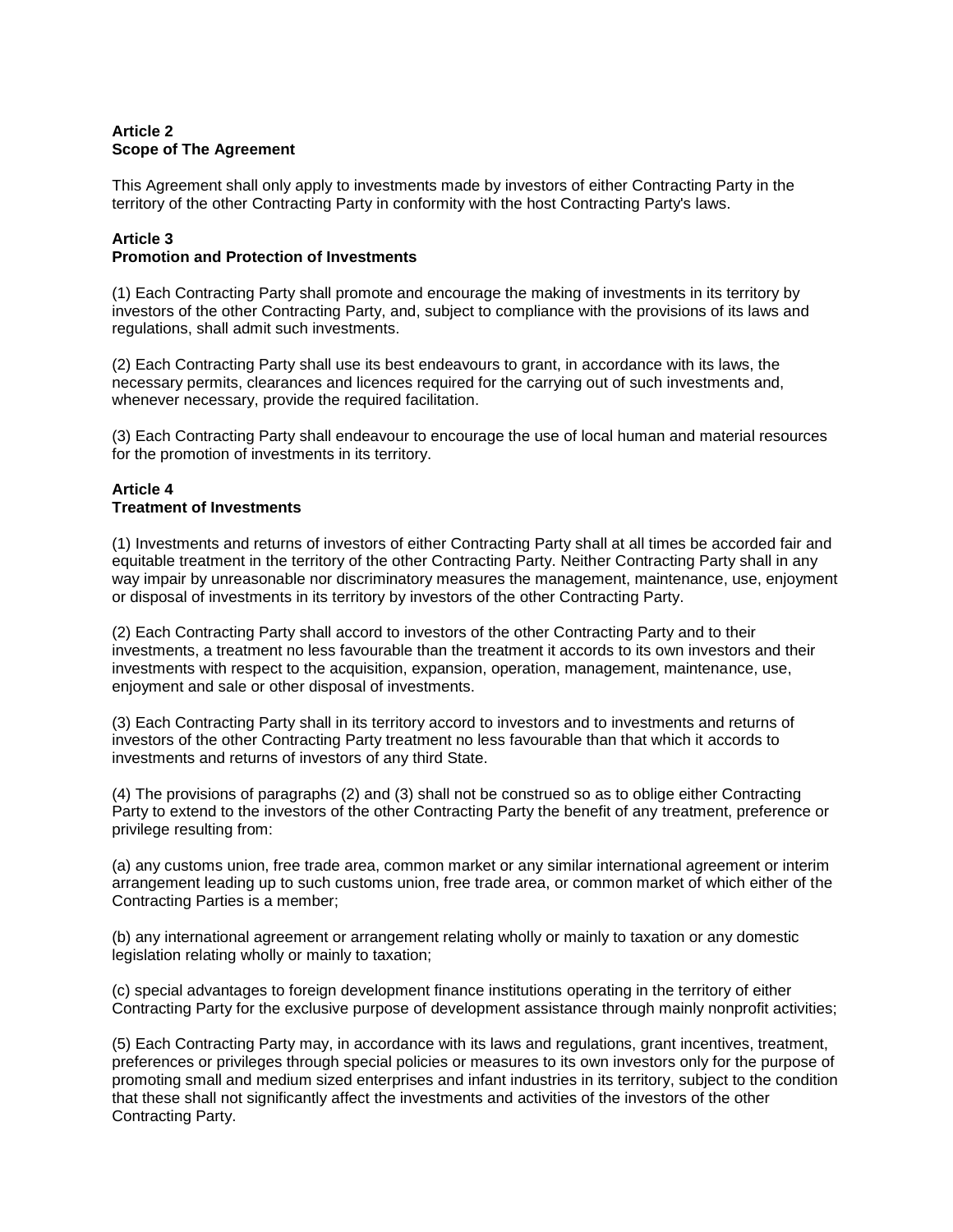#### **Article 5 Compensation for Losses**

(1) Investors of either Contracting Party whose investments in the territory of the other Contracting Party suffer losses owing to war or other armed conflict, revolution, a state of national emergency, revolt, insurrection or riot in the territory of the latter Contracting Party shall be accorded by the latter Contracting Party treatment, as regards restitution, indemnification, compensation or other settlement, no less favourable than that which the latter Contracting Party accords to its own investors or to investors of any third State, whichever, according to the investors, is the most favourable.

(2) Without prejudice to the provisions of paragraph (1) of this Article, investors of either Contracting Party who, in any of the situations referred to in that paragraph, suffer losses in the territory of the other Contracting Party resulting from:

(a) requisitioning of their investment or a part thereof by the forces or authorities of the latter Contracting Party, acting under and within the scope of the legal provisions relating to their competences, duties and command structures; or

(b) destruction of their investment or a part thereof by the forces or authorities of the latter Contracting Party, which was not caused in combat action or was not required by the necessity of the situation or observance of any legal requirement; shall be accorded restitution or prompt and full compensation, no less favourable than that which the latter Contracting Party accords to its own investors or to investors of any third State.

## **Article 6 Expropriation**

(1) Investments of investors of either Contracting Party in the territory of the other Contracting Party shall not be nationalised, expropriated or subjected to measures having effects equivalent to nationalisation or expropriation except for public purposes, under due process of law, on a non-discriminatory basis and against prompt and full compensation.

(2) Such compensation shall amount to the market value of the expropriated investment at the time immediately before the expropriation or before the impending expropriation became public knowledge, whichever is the earlier. The market value shall be determined in accordance with generally accepted principles of valuation, taking into account, inter alia, the capital invested, replacement value, appreciation, current returns, the projected flow of future returns, goodwill and other relevant factors.

(3) Compensation shall be fully realisable, effective and shall be paid without any restriction or delay. It shall include interest at a commercial rate established on a market basis for the currency of payment from the date of dispossession of the expropriated investments until the date of actual payment.

(4) The investor affected by the expropriation shall have a right, under the law of the expropriating Contracting Party to prompt review of the expropriation case, by a court of law or other independent competent authority of that Contracting Party.

(5) Where a Contracting Party expropriates, nationalises or takes measures having effect equivalent to nationalisation or expropriation against the assets of a company which is incorporated or constituted under the laws in force in any part of its own territory, and in which investors of the other Contracting Party own shares, it shall ensure that the provisions of paragraph (1) of this article are applied to the extent necessary to guarantee compensation as specified therein to such investors of the other Contracting Party who are owners of those shares.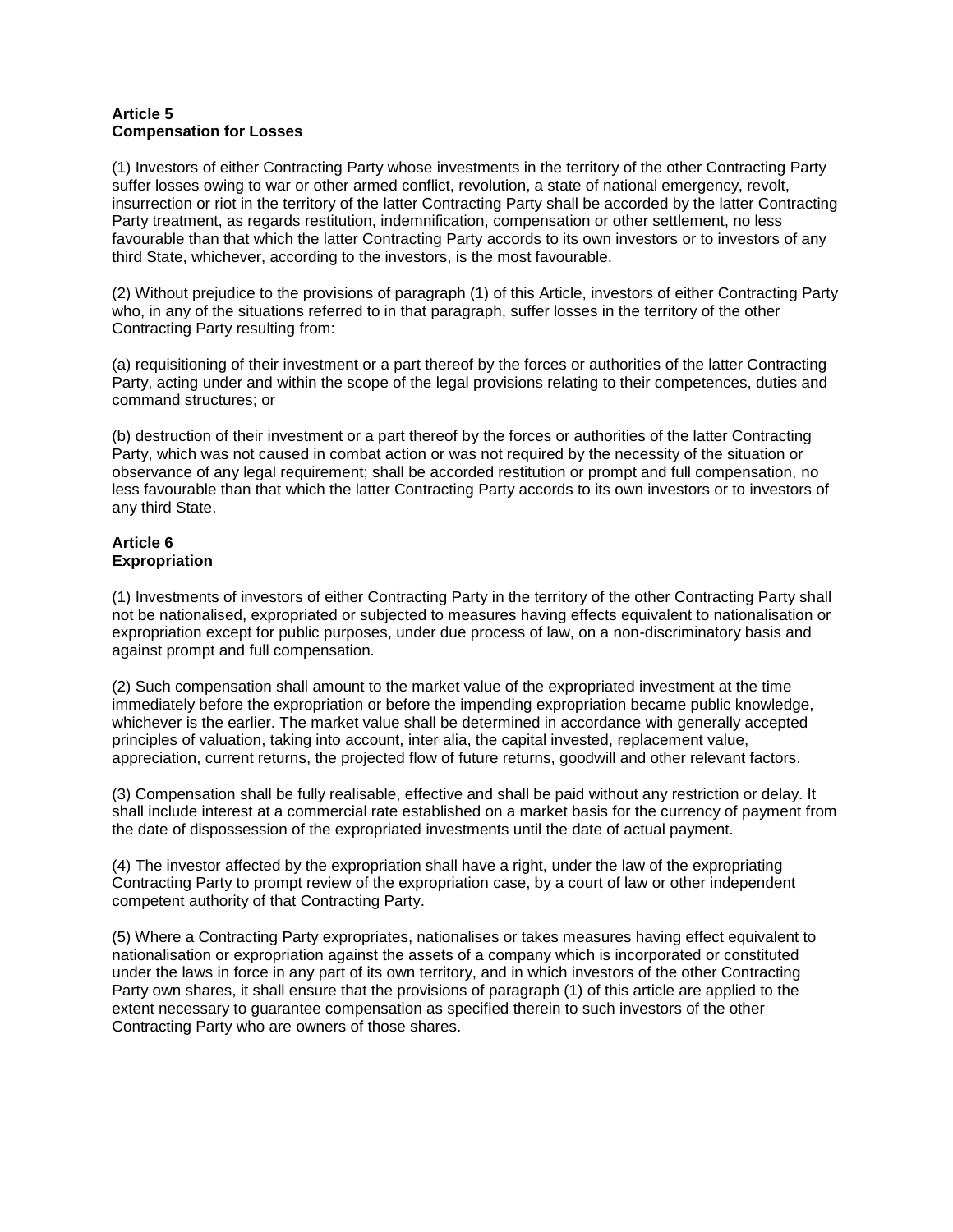#### **Article 7 Transfer of Investments and Returns**

(1) Each Contracting Party shall, in accordance with its relevant laws, allow investors of the other Contracting Party the free transfer of funds relating to their investments and returns, including compensation paid pursuant to the provisions of Articles 5, 6, 8 and 10 of this Agreement.

(2) All transfers shall be effected without delay in any convertible currency at the market rate of exchange applicable on the date of transfer. In the absence of such a market exchange rate, the rate to be used will be the most recent exchange rate applied to inward investments or the most recent exchange rate for conversion of currencies into Special Drawing Rights, whichever is the more favourable to the investor.

(3) Notwithstanding paragraphs I and 2 of this Article, a Contracting Party may delay a transfer through the application of measures ensuring investors' compliance with the host Contracting Party's laws and regulations on the payment of taxes and dues in force at the time the request for transfer is made, and provided that the application of such laws and regulations shall not unnecessarily impair the free transfer ensured by this Agreement.

## **Article 8**

## **Settlement of Disputes Between an Investor and a Contracting Party**

(1) Any dispute arising directly from an investment between one Contracting Party and an investor of the other Contracting Party should be settled amicably between the two parties to the dispute.

(2) If the dispute has not been settled within six months from the date on which it was raised in writing, the dispute may, at the choice of the investor, be submitted to:

(a) the competent courts of the Contracting Party in whose territory the investment is made; or

(b) arbitration by the International Centre for Settlement of Investment Disputes (ICSID), established pursuant to the Convention on the Settlement of Investment Disputes between States and Nationals of other States, opened for signature at Washington on 18 March 1965 (hereinafter referred to as the "Centre"), if the Centre is available; or

(c) an ad hoc arbitration tribunal to be established under the Arbitration Rules of the United Nations Commission on International Trade Law (UNCITRAL); or

(d) any other previously accepted ad hoc arbitration tribunal.

(3) Any arbitration under this Article shall, at the request of either party to the dispute, be held in a state that is a party to the Convention on the Recognition and Enforcement of Foreign Arbitral Awards (New York Convention), opened for signature at New York on 10 June 1958. Claims submitted to arbitration under this Article shall be considered to arise out of a commercial relationship or transaction for the purposes of Article I of the New York Convention.

(4) Each Contracting Party hereby gives its unconditional consent to the submission of a dispute between it and an investor of the other Contracting Party to arbitration in accordance with this Article.

(5) Neither of the Contracting Parties, which is a party to a dispute, can raise an objection, at any phase of the arbitration procedure or of the execution of an arbitral award, on account of the fact that the investor, which is the other party to the dispute, has received an indemnification covering a part or the whole of its losses by virtue of an insurance.

(6) Each party concerned shall bear the cost of its own arbitrator and its representation in the arbitral proceedings. The cost of the Chairman in discharging his arbitral function and the remaining costs of the tribunal shall be borne equally by the parties concerned. The tribunal may, however, in its decision direct that a higher proportion of costs shall be borne by one of the two parties, and this award shall be binding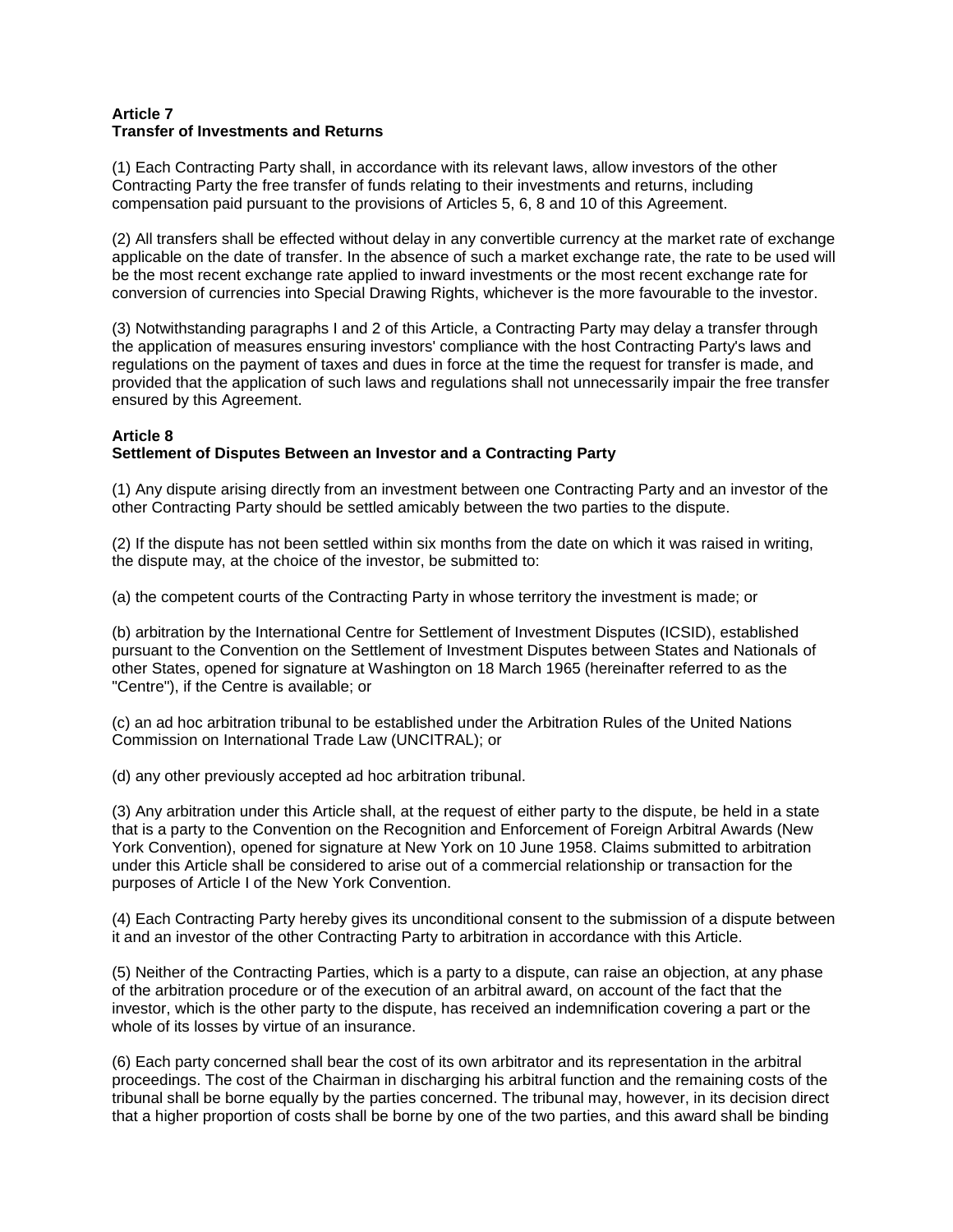on both parties.

(7) The award shall be final and binding on the parties to the dispute and shall be executed in accordance with national law of the Contracting Party in whose territory the award is relied upon, by the competent authorities of the Contracting Party by the date indicated in the award.

#### **Article 9 Settlement of Disputes Between The Contracting Parties**

(1) Any dispute between the Contracting Parties concerning the interpretation or application of this Agreement should, if possible, be settled through negotiations between the Governments of the two Contracting Parties.

(2) If the dispute cannot be settled within a period of six months following the date on which such negotiations were requested by either Contracting Party, it may upon the request of either Contracting Party, be submitted to an arbitral tribunal.

(3) Such an arbitral tribunal shall be constituted for each individual case in the following way: within two months of the receipt of the request for arbitration, each Contracting Party shall appoint one arbitrator for the tribunal. Those two arbitrators shall then select a national of a third State who, upon approval by the two Contracting Parties, shall be appointed Chairman of the tribunal. The Chairman shall be appointed within two months from the date of appointment of the other two arbitrators.

(4) If within the periods specified in paragraph (3) of this Article the necessary appointments have not been made, either Contracting Party may, in the absence of any other agreement, invite the President of the International Court of Justice to make any necessary appointments. If the President is a national of either Contracting Party or if he is otherwise prevented from discharging the said function, the Vice-President shall be invited to make the necessary appointments. If the Vice-President is a national of either Contracting Party or if he too is prevented from discharging the said function, the Member of the International Court of Justice next in seniority who is not a national of either Contracting Party and is not otherwise prevented from discharging such functions shall be invited to make the necessary appointments.

(5) The arbitral tribunal shall determine its own procedure and reach its decision by a majority of votes. Such decision shall be binding on both Contracting Parties. Each Contracting Party shall bear the cost of its own arbitrator to the tribunal and of its representation in the arbitral proceedings. The cost of the Chairman and the remaining costs shall be home equally by the Contracting Parties. The tribunal may, however, in its decision direct that a higher proportion of costs shall be borne by one of the two Contracting Parties, and this award shall be binding on, and executed by, both Contracting Parties.

#### **Article 10 Subrogation**

(1) If a Contracting Party or its designated agency makes a payment to its own investor under a guarantee it has given in respect of an investment made in the territory of the other Contracting Party, the latter Contracting Party shall recognise the assignment to the former Contracting Party of all the rights and claims of the indemnified investor, and shall also recognise that the former Contracting Party or its designated Agency is entitled to exercise such rights and enforce such claims by virtue of subrogation, to the same extent as the original investor.

(2) Any payment made by one Contracting Party or its designated Agency to its own investor as provided in paragraph (1) shall not affect the right of such investor to make his claims against the other Contracting Party in accordance with Article 8 provided that the exercise of such a right does not overlap and that such claims shall be limited only to any amount outstanding by virtue of subrogation under that paragraph.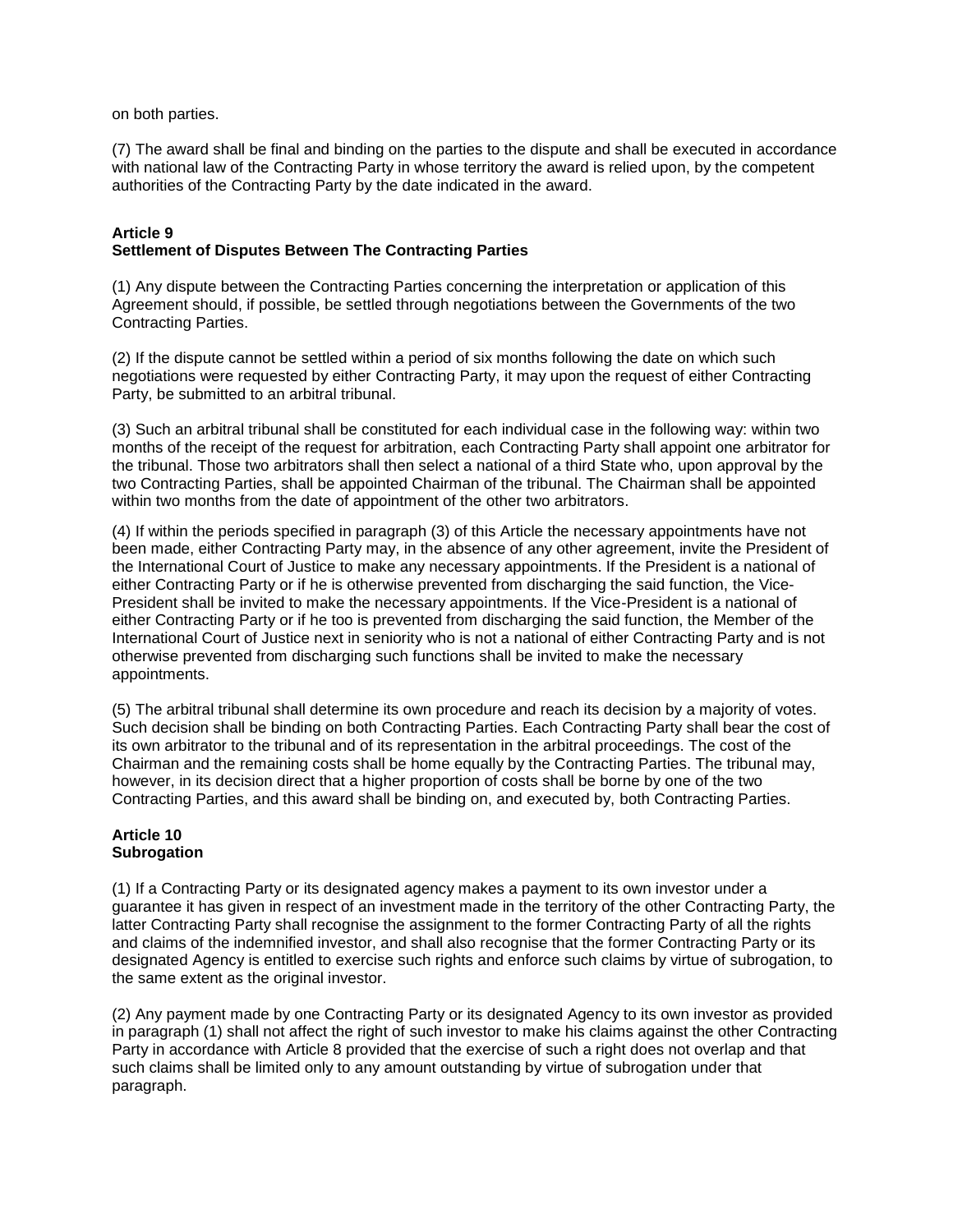## **Article 11 Application of other Rules**

(1) If the provisions of the law of either Contracting Party or obligations under international law existing at present or established hereafter between the Contracting Parties, in addition to the present Agreement, contain rules, whether general or specific, entitling investments and returns of investors of the other Contracting Party to treatment more favourable than that provided for by the present Agreement, such rules shall, to the extent that they are more favourable, prevail over the present Agreement.

(2) Each Contracting Party shall, however, honour any obligation it may have entered into with regard to investments of investors of the other Contracting Party.

### **Article 12 Prohibitions and Restrictions**

(1) The provisions of this Agreement shall not be construed as preventing a Contracting Party from taking any action necessary for the protection of its essential security interests in time of war or armed conflict, or other emergency in international relations or for the protection of public health or the prevention of diseases and pests in animals or plants.

(2) Provided that such measures are not applied in a manner that would constitute a means of arbitrary or unjustifiable discrimination by a Contracting Party, or a disguised investment restriction, nothing in this Agreement shall be construed as preventing the Contracting Parties from taking any measure necessary for the maintenance of public order.

#### **Article 13 Transparency**

(1) Each Contracting Party shall promptly publish, or otherwise make available to the investor, its laws, regulations, judicial decisions of general application and other relevant information as well as international agreements, which may affect the investments of investors of the other Contracting Party in the territory of the former Contracting Party.

(2) Nothing in this Agreement shall require a Contracting Party to furnish or allow access to any confidential or proprietary information, including information concerning particular investors or investments, the disclosure of which would impede law enforcement or be contrary to its laws protecting confidentiality or prejudice legitimate commercial interests of particular investors.

### **Article 14 Other Provisions**

(1) This Agreement shall apply to all investments made by investors of either Contracting Party in the territory of the other Contracting Party, whether made before or after the coming into force of this Agreement but shall not apply to any dispute concerning an investment that arose or any claim that was settled before its entry into force. For the avoidance of any doubt, it is declared that all investments shall, subject to this Agreement, be governed by the laws in force in the territory of the Contracting Party in which such investments are made.

(2) The Contracting Parties shall, at the request of either Contracting Party, hold consultations for the purpose of reviewing the implementation of this Agreement and studying any issue that may arise from this Agreement. Such consultations shall be held between the competent authorities of the Contracting Parties in a place and at a time agreed on through appropriate channels.